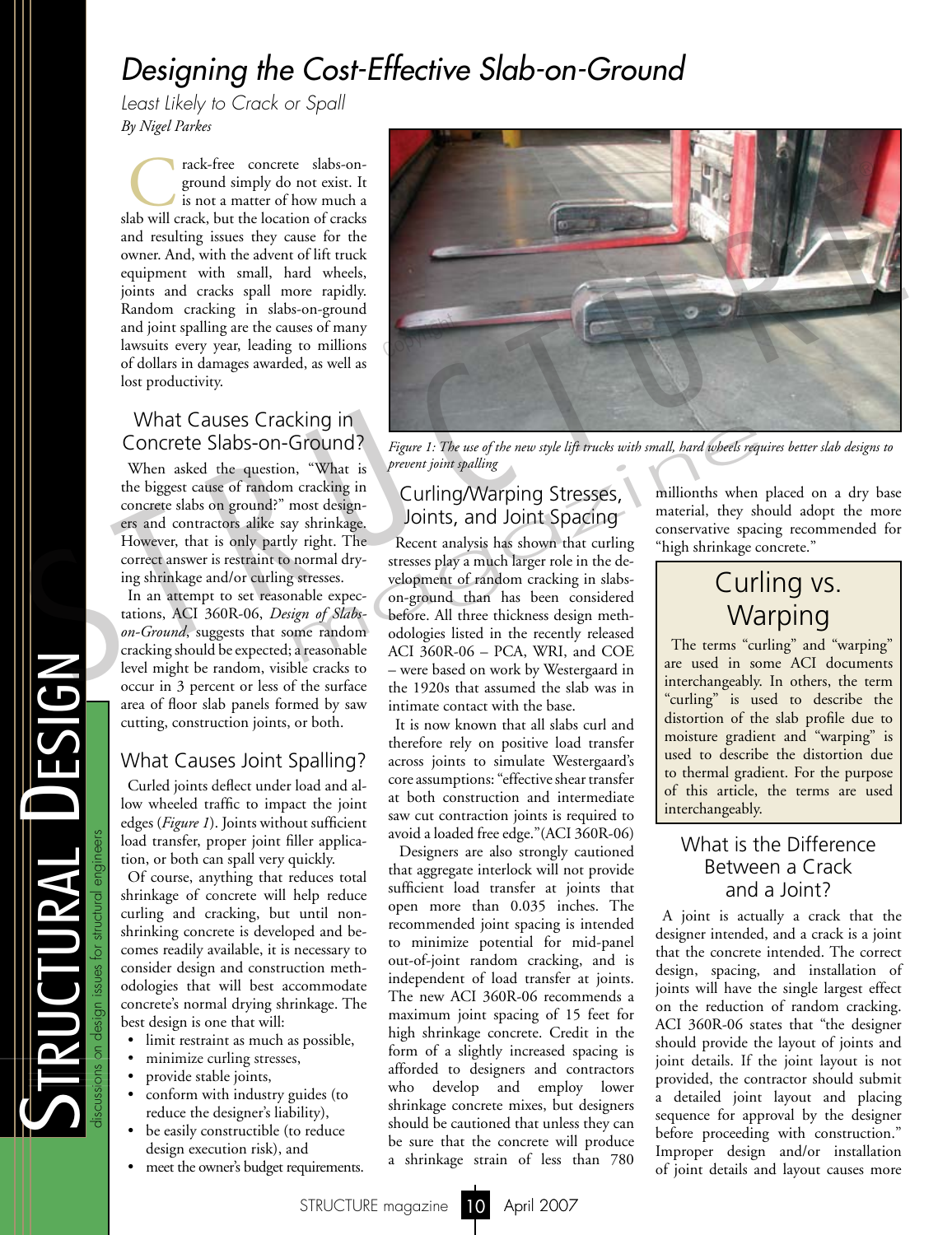conflict and litigation regarding slabs-onground than any other construction factors.

There are three types of joints needed for concrete slabs-on-ground: contraction, construction, and isolation joints. All three are intended to relieve stresses in the concrete and limit the number of random (out of joint) cracks.

Contraction joints are simply controlled cracks. Saw-cutting a straight line in the concrete surface creates a weakened plane to induce a crack (joint) to form below the sawcut. By causing the concrete to crack where the designer intends, suitable load transfer devices can be provided across the joint (crack) and a properly installed semi-rigid joint filler can protect the joint edges (full depth of the saw-cut), thus preventing joint spalling.

Formed construction joints are used to create a "stopping place" for contractors. As such they define the extent of an individual concrete placement but should otherwise be treated just like contraction joints. Unless specifically prohibited by the designer, contractors should be free to interchange construction and contraction joints to suit their construction sequences and schedules. Again, load transfer and joint filling are essential to prevent joint spalling under wheeled traffic.

Isolation joints should provide a complete break from all other building elements, thus reducing any restraint that may be induced by contact with these elements. As such, they should not contain any load transfer devices and should be treated as free edges.

### Joint Details

Many designers erroneously assume that the means and methods of installing joint details should be the responsibility of the contractor. To minimize design execution risk, designers should clearly identify specific requirements for each joint type.



*Figure 2: Diamond-shaped load plate at construction joint.* (ACI 360R-06)

#### *Contraction Joints*

Timely saw-cutting of contraction joints will significantly reduce the probability of out-of-joint random cracking. By specifying the use of an early-entry saw, designers can be sure that joints will be in place early enough to relieve the development of tensile stresses in the concrete without inducing raveling of the aggregates (joint spalling) during the saw-cutting operation. For load transfer in contraction joints, tapered plate dowel baskets allow proper joint activation, thus significantly reducing the accumulation of tensile stresses that cause random cracking. Recent research provides recommendations for size and spacing of tapered plate dowel<br>baskets in various loading conditions (Walker<br>& Holland *Concrete Construction*, January baskets in various loading conditions (Walker & Holland, *Concrete Construction*, January 2007). The misalignment of round dowel baskets can lock joints and induce significant restraint and cracking. Tapered and rectangular plate dowels also provide an optimized use of material. ACI 360R-06 provides recommended dowel size and spacing for various slab depths and shows the increased spacing for plate dowels. ion) crack. Saw-cuting a strength control strength complete the same to point a cross the control strength in the control of the control of the control of the control of the control of the control of the control of the c

#### *Construction Joints*

Improper forming of construction joints can have a significant impact on both cracking and joint spalling. ACI 302.1R-04, *Guide for Concrete Floor and Slab Construction*, suggests that bulkheads should be "wood or metal; they should be placed at the proper elevation with stakes and necessary support required to keep the bulkheads straight, true, and firm during the entire placing and finishing procedure. Keyways are not recommended." Solution of material. ACI 360R-06 provides recom-<br>
Jnless<br>
of material. ACI 360R-06 provides recom-<br>
igner,<br>
igner,<br>
anded dowel size and spacing for various<br>
suites.<br>
suites for plate dowels.<br>
thus contruction Joints<br>
gar

> In the absence of clearly defined specifications regarding bulkheads, some contractors choose to use partial depth forms to eliminate the need for hand finishing at joints. Unfortunately, the forms are not always sufficiently rigid to hold the form plumb or in the same

alignment with the subsequent saw cut joint. As a result, the unintended keyway created by the partial depth form often cracks, thus creating a badly spalled joint.

With regard to load transfer devices, the same document states that the "diameter or crosssectional area, length, shape, and specific location of dowels as well as the method of support should be specified by the designer." It also suggests that diamondshaped plate dowels (*Figure 2*) allow slabs to move horizontally without restraint, and recommends that this type of dowel be placed within 6 inches of a joint intersection where the curling stresses and horizontal movement are at their greatest (*Figure 3, see page 12*). Conventional round dowels create restraint to sideways movement parallel to the joint, even when they are perfectly installed.

#### *Isolation Joints*

ACI 360R-06 has specific recommendations for both the design and means and methods for installing isolation joints.

#### Reinforcement

Possibly the biggest misconception of owners regarding concrete slabs-on-ground is that reinforcement prevents cracking. This misconception was possibly proliferated by older ACI guides that suggested reinforcement was "for crack control." The new ACI 302.1R-04 attempts to dispel this myth with the simple addition of one word, "width." The document section on reinforcement for crack-width control states that "reinforcement restrains movement resulting from slab shrinkage and can actually increase the number of random cracks experienced, particularly at wider joint spacing." Given the high cost of steel reinforcement, why is so much steel still used in slab-on-ground construction? Here are the three most common answers:

- *Marketing* The depth and magnitude of the misconception regarding the use of steel reinforcement in slabs-on ground makes it difficult for realtors to lease or sell buildings with unre inforced slabs. However, a 2004 article in *Concrete International* (*Cost Effec tive Slabs-on-Ground*) clearly shows the cost and performance benefits of a "strategically reinforced" slab, with tapered plate dowels to reinforce the joints and no mid-panel reinforcement, compared to a conventionally reinforced slab.
- *Load Carrying Capacity* ACI 360R-06 states that "the inclusion of reinforce ment (even in large quantities) has very little effect on the uncracked strength of the slab. The PCA, WRI, and COE thickness design methods may all be ap plied identically to the design of rein forced slabs-on-ground by simply ignoring the presence of reinforcement." Insufficient load transfer, on the other hand, will significantly impair the load carrying capacity of a slab.
- *Fear of Litigation* In today's litigious environment, changes to the norm are resisted. However, conventional